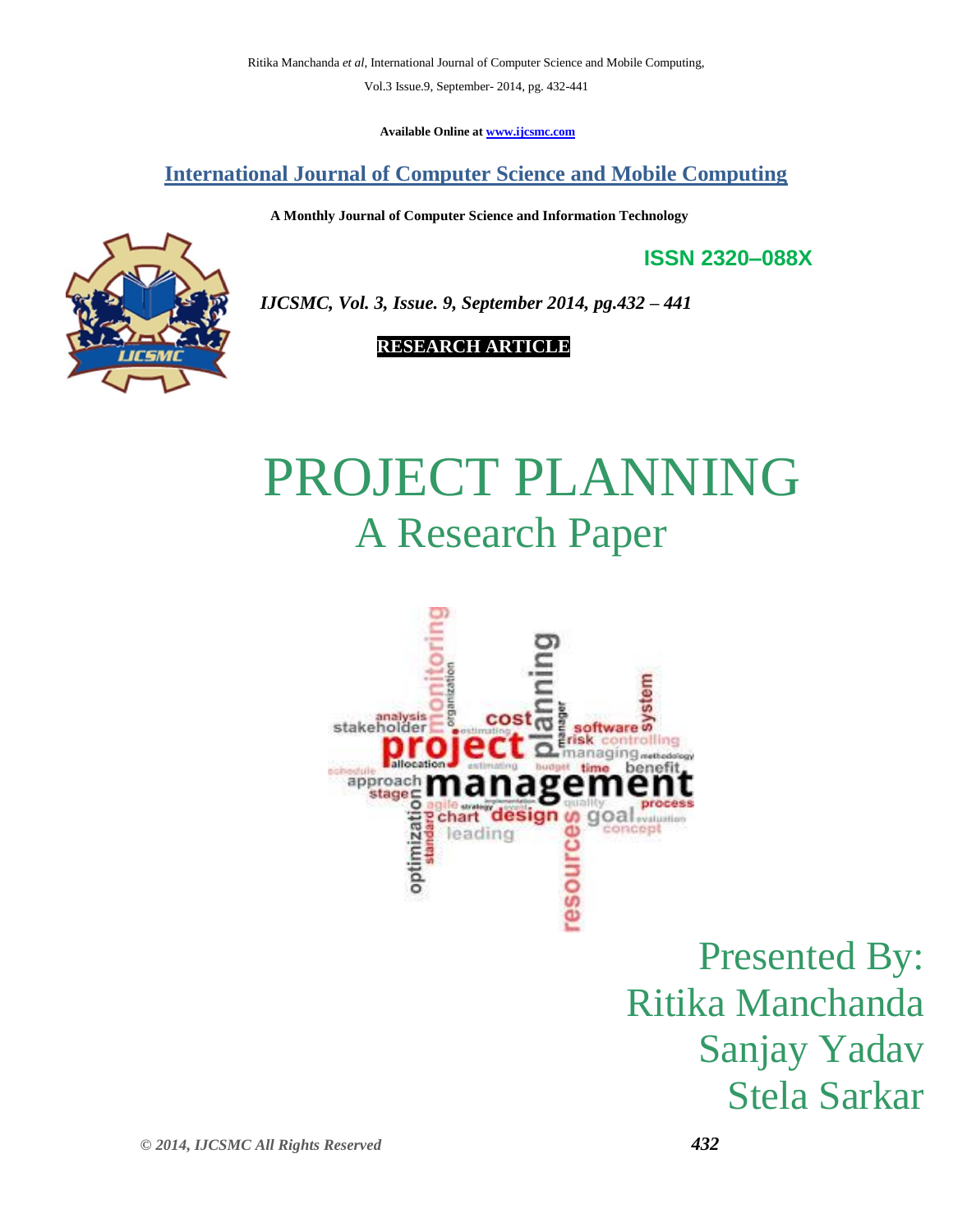Vol.3 Issue.9, September- 2014, pg. 432-441

#### A Research Paper

#### Project Planning

The purpose of this paper is to understand about Project management and have knowledge regarding how we deal with the project when we are working either individually or in a team. How the work is assigned to the team members and how we need to fulfill the given project in the assigned time limit. What are the important things which we always need to keep in mind?

Project management is art and science of planning projects and the way we lead them to another level. It is sub-discipline of managing a project in which projects are planned (how to work), implemented (use what we have learnt), monitored (to check) and controlled. Project management is a common thing which we need each and everywhere. The time we step into the industry this is the thing which we need to know. Here in this research paper we will focus on software project planning. How we will plan for a software project and then move forward to its completion.

DEFINITION: The main objective of project planning is to know the scope of the project, to [estimate](http://en.wikipedia.org/wiki/Estimation_in_software_engineering) work involved, and to make a [project schedule.](http://en.wikipedia.org/wiki/Gantt_chart) Project planning begins with the [requirements](http://en.wikipedia.org/wiki/Requirements_analysis) that defines the software which is to be developed. Then project plan is developed which describes the tasks that will lead to the completion of the project.

The project monitoring and control is done to keep the team i.e. the people involved in the project and management up to date regarding the progress of the project. If project deviates from the schedule, then project manager can take action for the correction of the problem. Project monitoring and controlling involves status meetings and to gather status from team. When changes are required to be made, then [change control](http://en.wikipedia.org/wiki/Change_control) is used to keep products up to date.

It is a part of [project management,](http://en.wikipedia.org/wiki/Project_management) which concerns to the use of agenda such as [Gantt charts](http://en.wikipedia.org/wiki/Gantt_chart) to schedule and subsequently give the project report within the project environment. The [project scope](http://en.wikipedia.org/wiki/Scope_(project_management)) has been defined and appropriate methods for completing any project has been determined.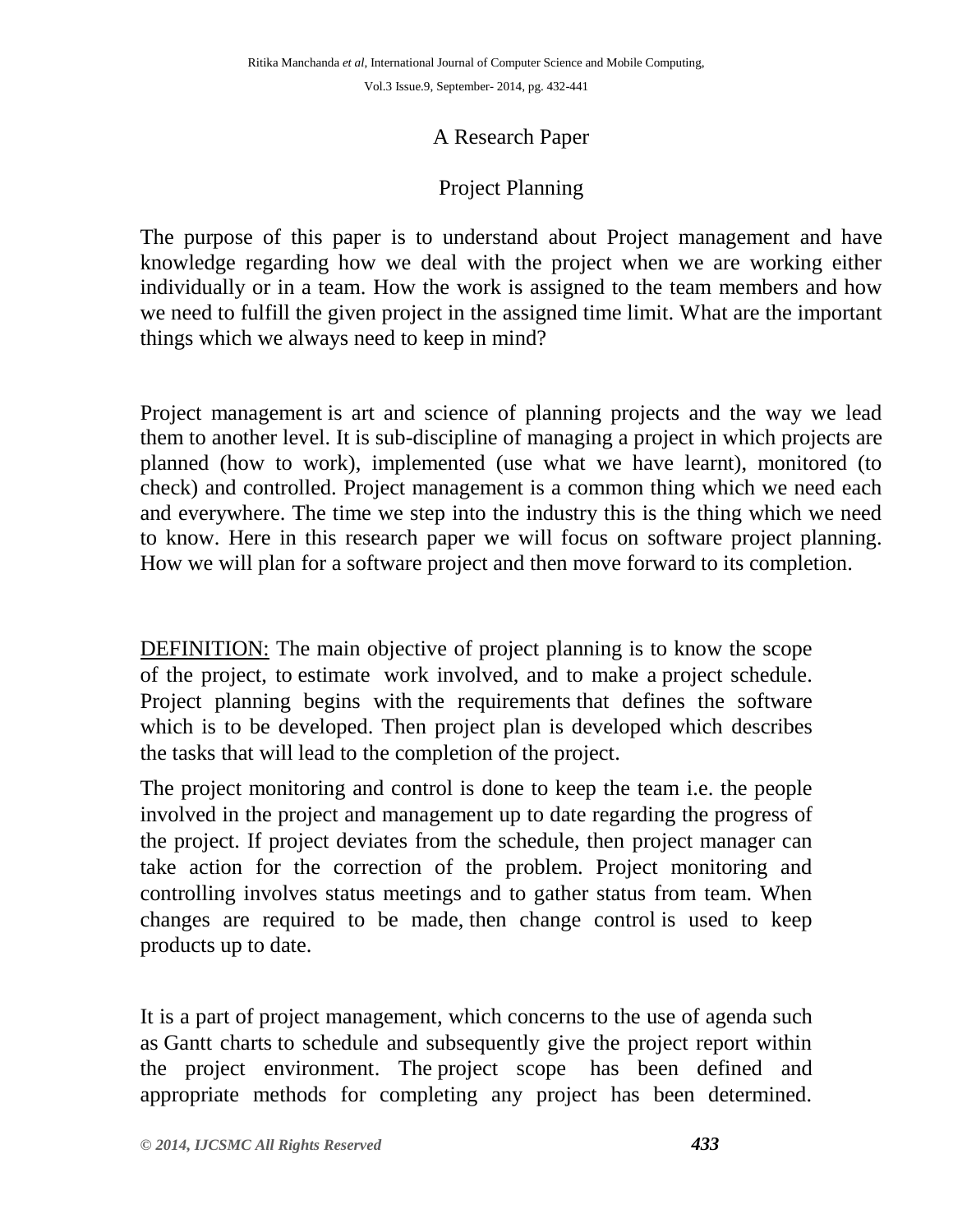Following some of the steps, the [durations](http://en.wikipedia.org/wiki/Duration_(project_management)) for various [tasks](http://en.wikipedia.org/wiki/Task_(project_management)) which are necessary to complete the [work](http://en.wikipedia.org/wiki/Work_(project_management)) have been listed and are grouped in a [work](http://en.wikipedia.org/wiki/Work_breakdown_structure)  [breakdown structure.](http://en.wikipedia.org/wiki/Work_breakdown_structure) Project planning is used frequently to organize the different areas of a project, including the [project plans,](http://en.wikipedia.org/wiki/Project_plan) [work loads](http://en.wikipedia.org/wiki/Work_load) and management of teams and also the individuals.



The logical [dependencies](http://en.wikipedia.org/wiki/Dependency_(project_management)) between the tasks are defined by using an [activity](http://en.wikipedia.org/wiki/Activity_network_diagram)  [network diagram](http://en.wikipedia.org/wiki/Activity_network_diagram) that permits identification of that [critical path.](http://en.wikipedia.org/wiki/Critical_path_method) Project planning must be done before the project is really started and this makes it inherently uncertain. So the duration of the tasks are often estimated through weighted average of optimistic, pessimistic, and normal cases. The crucial chain method adds "buffers" in planning to predict potential delays in the execution of the project. Slack time [/Float](http://en.wikipedia.org/wiki/Float_(project_management)) time in the schedule can be calculated by using [project management software.](http://en.wikipedia.org/wiki/Project_management_software) And the necessary [resources](http://en.wikipedia.org/wiki/Resource_(project_management)) can also be [estimated](http://en.wikipedia.org/wiki/Estimate) and [costs](http://en.wikipedia.org/wiki/Cost) for each and every activity can be allocated to each of the resource, giving the total cost of the project. At this particular stage, the [project schedule](http://en.wikipedia.org/wiki/Schedule_(project_management)) may be enhanced to achieve an appropriate balance between the usage of resources and the duration of the project to comply with project objectives. Once established, the project schedule becomes what we call as the baseline schedule. The progress will be measured in averse to the baseline schedule all through the life of the project. Analyzing the progress and comparing it to the baseline schedule is called as [earned value management.](http://en.wikipedia.org/wiki/Earned_value_management)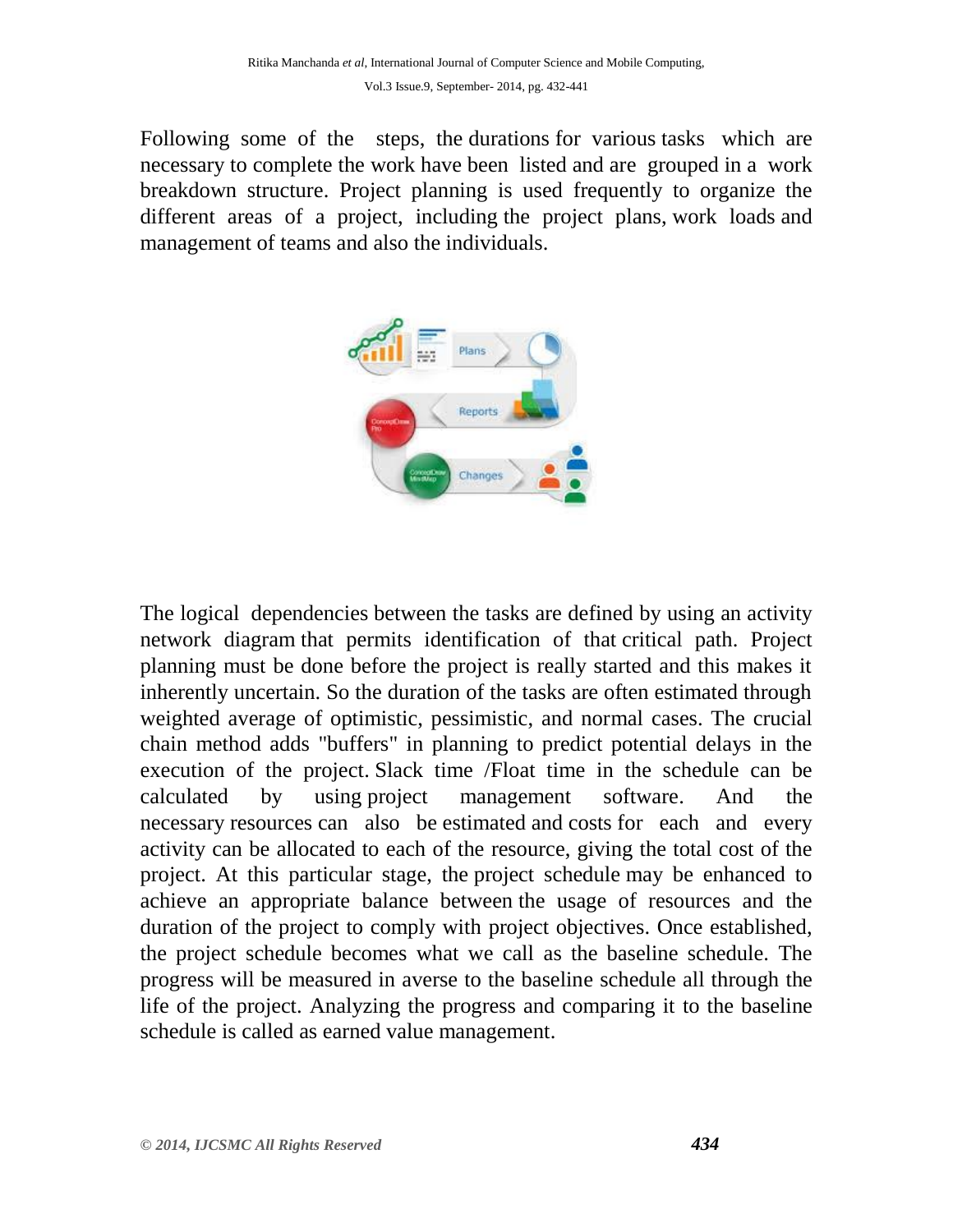The key for a successful project is the planning. Creating a project schedule is the first thing one should do when contracting any kind of project. Often project planning is ignored in approbation of getting on with work. However, a lot of people fail to realize the value of a project planning in saving time, money and a lot of problems which could arise later. We will have a simple and practical approach to project planning.

# STEP 1: PROJECT GOALS

A project is successful when the project meets the needs of the stakeholders.

A stakeholder is a person, organization or a group that has interest or concern for an organization. The one who is either directly or indirectly affected by project.

Initially, it is important to distinguish the stakeholders in the project. It is not easy to distinguish the stakeholders of a project, especially those who impacted indirectly.

Some examples of stakeholders are:

- The project sponsor.
- Those customers who receives the deliverables.
- Users of the project outputs.
- The project team
- The project manager

Once you understand who are stakeholders, the next step is to recognize their needs. And the best way to do this is by conducting interviews of the stakeholders. We should take time throughout the interviews to find out the genuine needs that creates real benefits. Often the stakeholders talk about the needs that are not relevant and they don't deliver benefits. These could be recorded and set as a low priority. While a priority chart can be set for the needs of the stakeholders so that it is easier for us while we are working and can easily make out their requirements.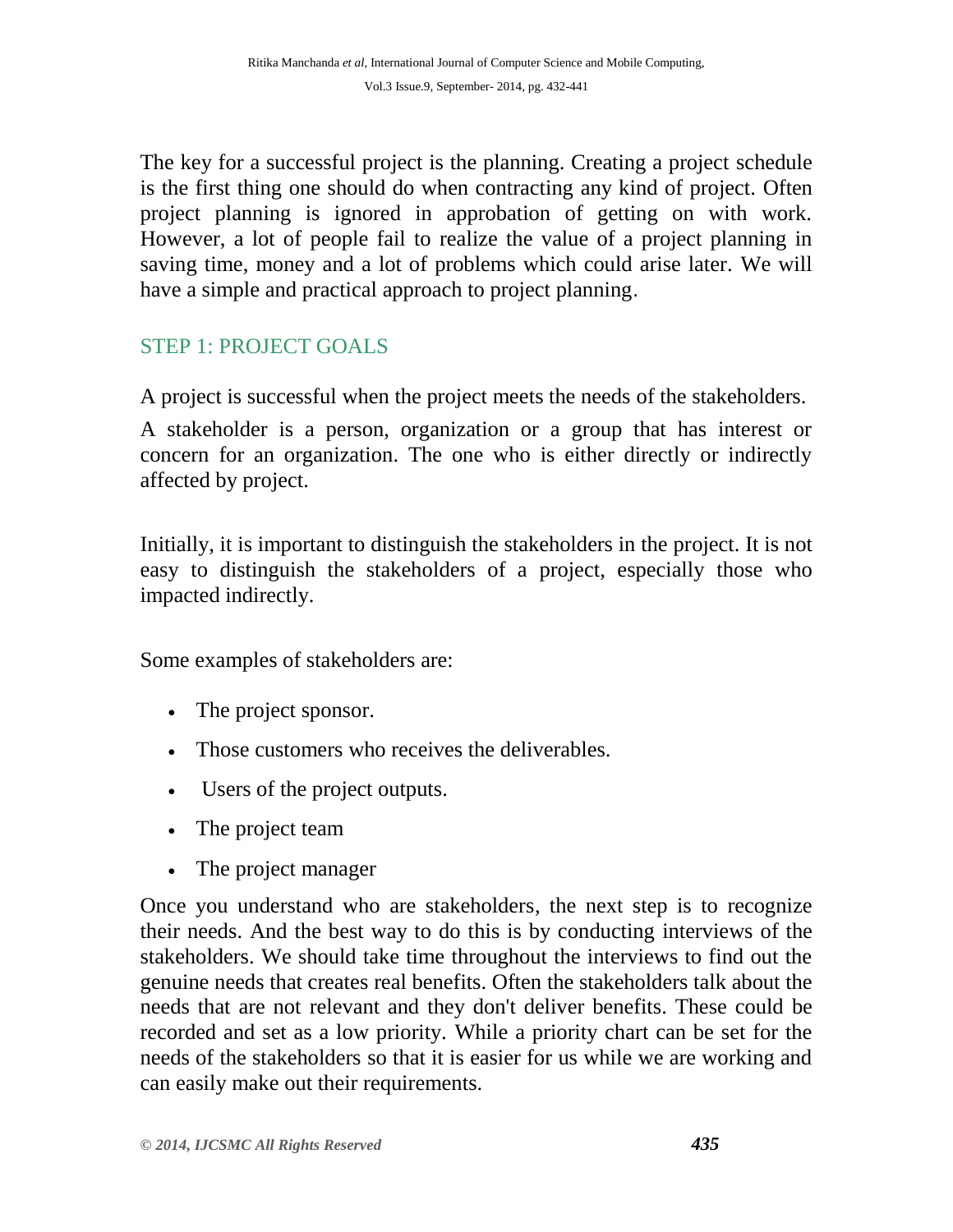The next step, once the interviews have been conducted, and we have a comprehensive list of the needs and we need to prioritize them. From the prioritized list, one can create some set of goals that could be easily measured. An approach for doing this is to review them in averse to the **SMART** principle. This way it will be easier to know when a particular goal has been achieved.



Once a clear set of goals have been established, they should be recorded in project plan. It could be useful to include the needs and the expectations of the stakeholders.

This is the most demanding part of the planning process completed which has been. Now it's time to move on and look at project deliverables.

# STEP 2: PROJECT DELIVERABLES

Using the goals which have been defined in step 1. First, we make a list of things that the project needs to deliver in order to meet the goals which have been defined. We need to specify when and how each item should be delivered.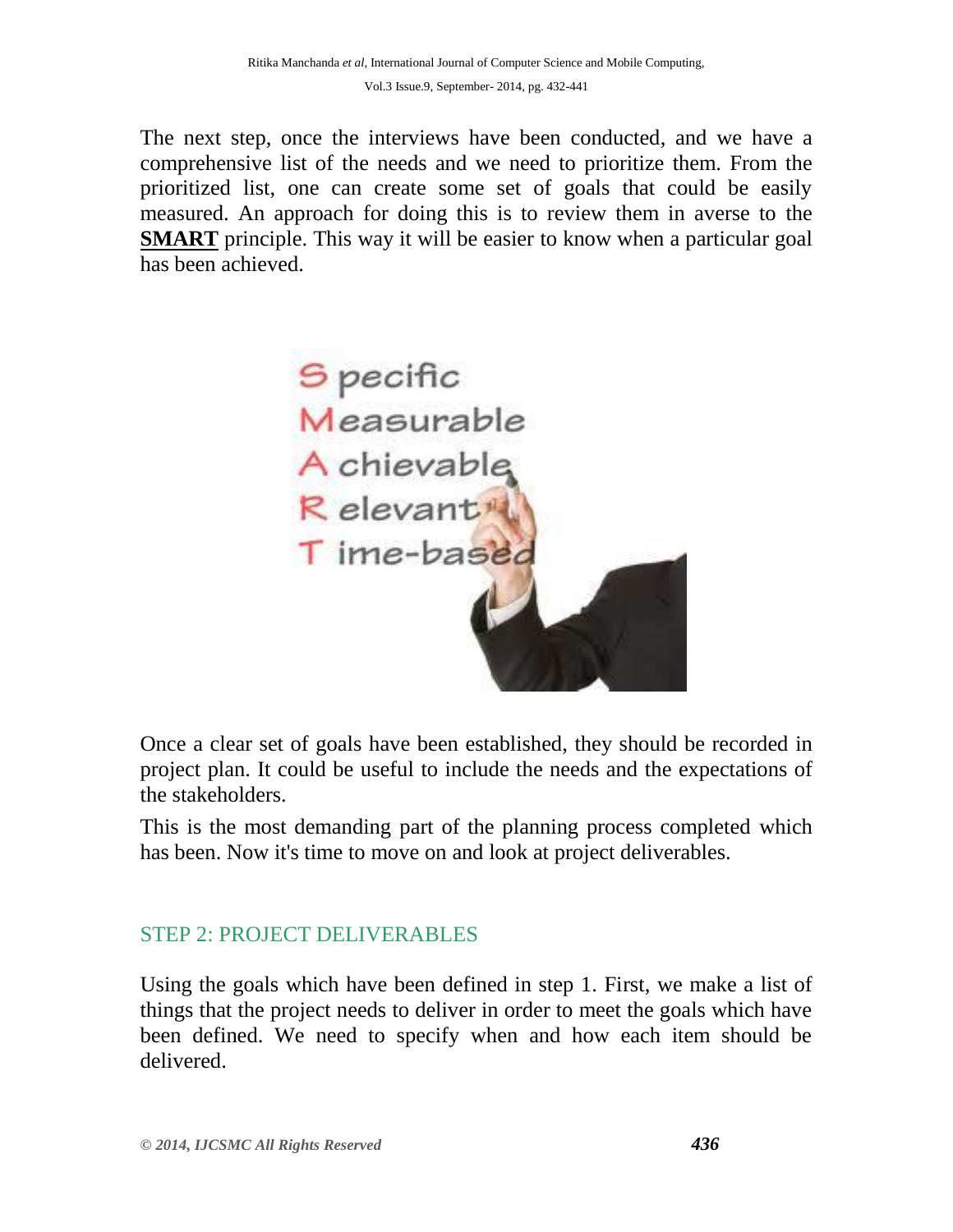Add deliverables to the project plan and that too with an estimated delivery date. Some more accurate delivery dates will be established during the scheduling phase, which is described in the next step.

## STEP 3: PROJECT SCHEDULE

First of all, we create a list of tasks that are required to be carried out for each deliverable which has been identified in step 2. For each of the task we identify the following:

- The amount of effort required for the completion of the task.
- The resources which will carry out the task.

Once we have established the amount of effort required for each task, we can work out for the effort required for each and every deliverable, and also an accurate delivery date. We will update our deliverables section with some more accurate delivery dates.

At this particular point while planning, we could choose to use a software package like Microsoft Project to create our project schedule. Alternatively, we can use any of the free templates available. Input all the deliverables, resources, durations and tasks who will complete the tasks.

A common problem which has been discovered at this point is when a project has imposed a delivery deadline from the sponsor which is not realistic and based on our estimates. If we discover such a case, we must contact the sponsor immediately. The options which we have in this situation are:

- Renegotiate the deadline (project delay).
- Employ some additional resources (increased cost).
- Reduce scope of the project (less delivered).

We can use project schedule to justify pursuing any one of the options.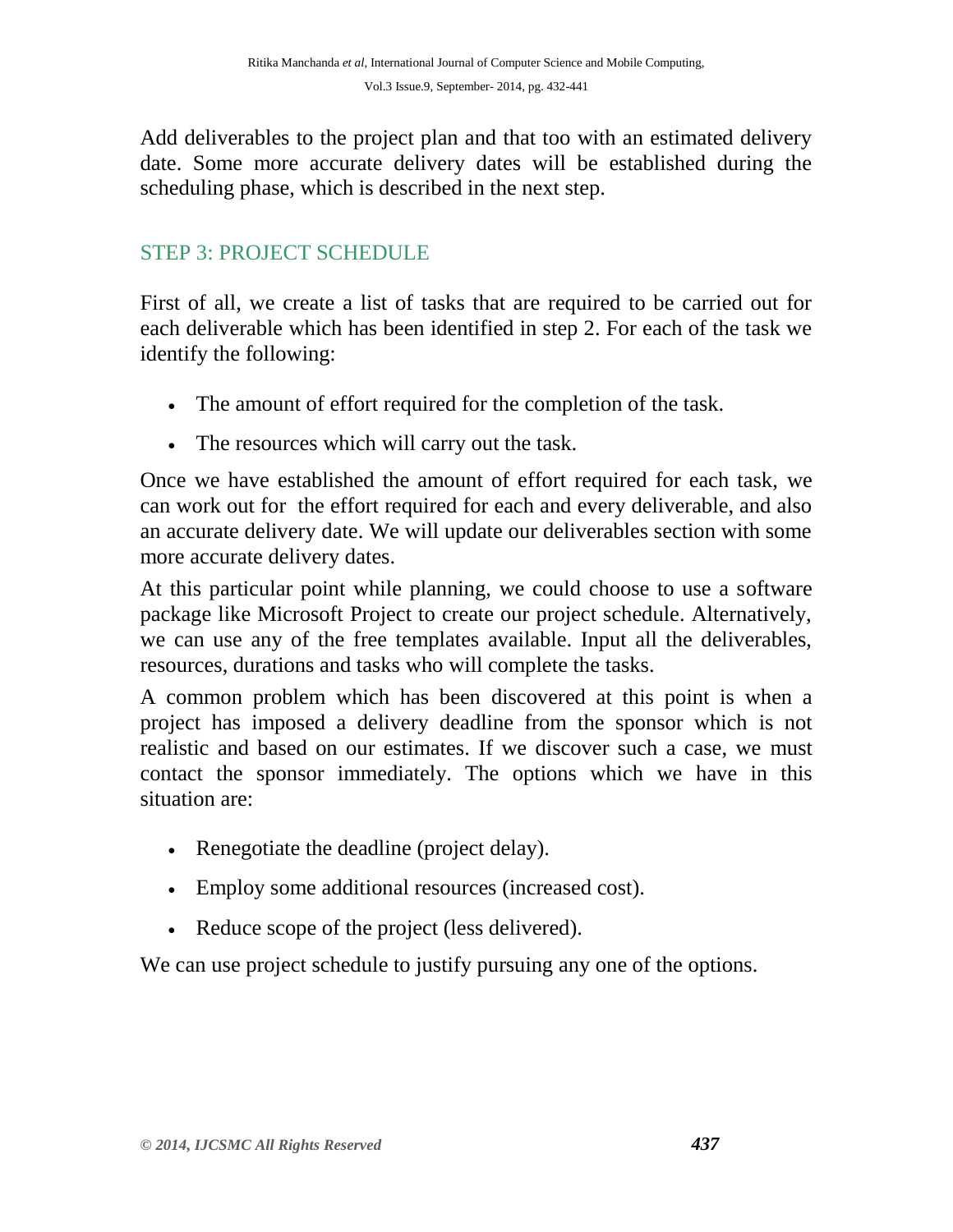# STEP 4: SUPPORTING PLANS

Here we have plans which we should create as a part of the planning process. These can also be included either directly or indirectly in the plan.

- Human Resource Plan
- $\triangleright$  Communications Plan
- $\triangleright$  Risk Management Plan

Now we will see what these plans describe.

## **Human Resource Plan**

It is identified by the name itself that it consists of the individuals and organizations with a leading role in the completion of the project. The members involved in the project identify their strengths and their weakness and work is allotted according to their strengths.



This helps each of the members to complete the project in a better way means with quality and the project also completes in the allotted time. It describes how many people or members are required to carry out the project.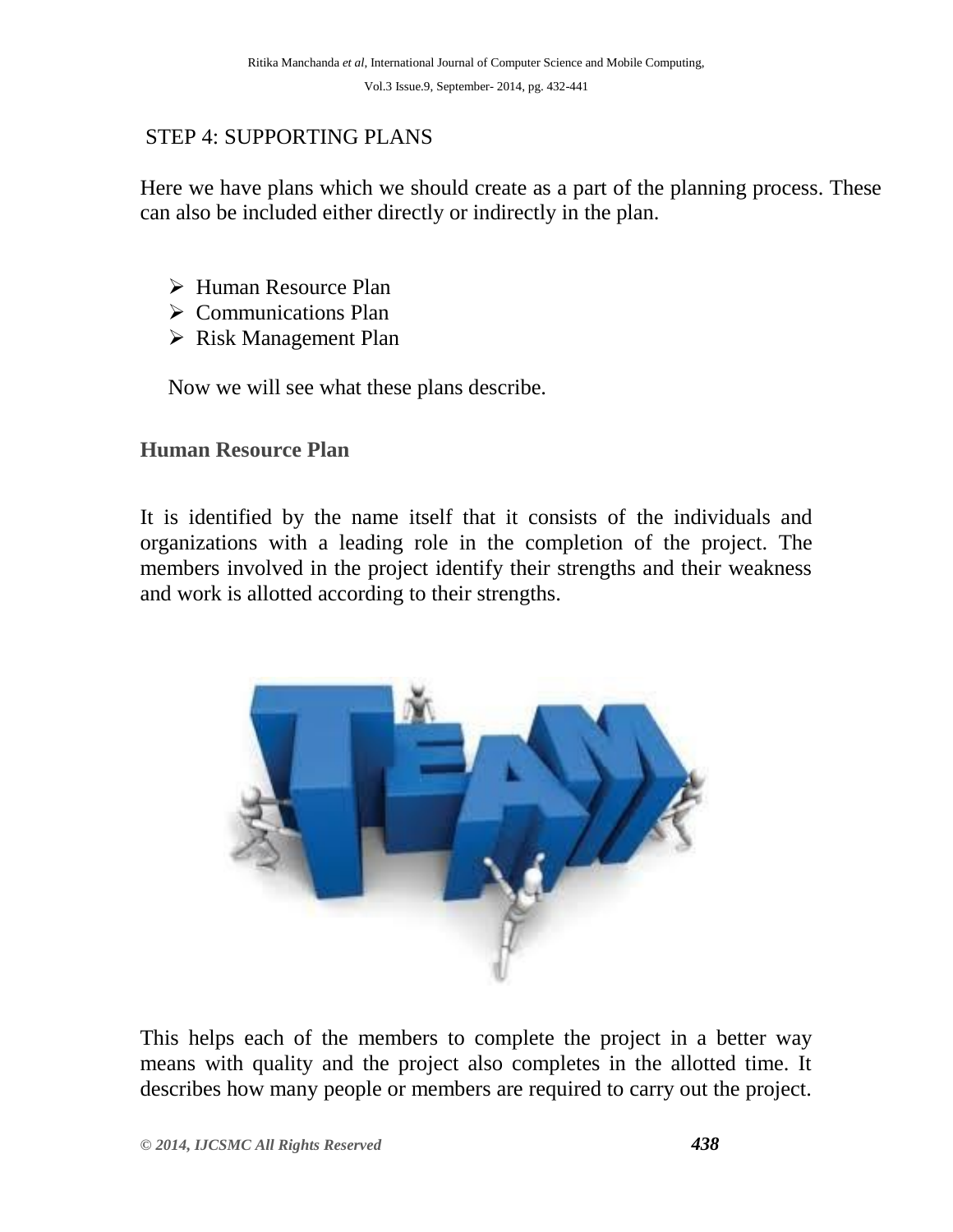In a project we have different modules and they are allotted to different departments and finally the work which is carried out by all the departments helps the organization to complete the goal and to come up with a new product in the market. We must make sure that each of the product which is being launched in the market should not be defective and it should be good in each and every aspect. For each of the resources we make a list of the starting date, the estimated duration of the completion of a particular module and also the method which is being used for the completion of that particular module. We create a single sheet which contains all these information.

## **Communications Plan**

Communication is one of the most important thing which we should take care of. We talk to our stakeholders to know their requirements before we start the project. But while we are working on that project we should communicate with the stakeholders because interacting with them helps us to make less mistakes and will lead to less errors or faults in our project. And as a result, we will have a project coming up with a very good quality and which fulfills the aim of the stakeholders. And makes our project a success for our organization.

So, we create a document which shows that who all needs to be kept informed about the project and how they will be receiving the information. The easiest way is to give a progress report. The progress report could be Weekly report or a monthly report. In this way the stakeholder would also be satisfied by having a look at his project which is being carried out by the organization. The progress report shows how the project is going on, what are the milestones achieved and the planning for the next module.

#### **Risk Management Plan**

Risk management is an essential part of project planning and managing. In spite of the fact that it is often overlooked, it is important to identify risks to the project, and should be prepared if something bad happens.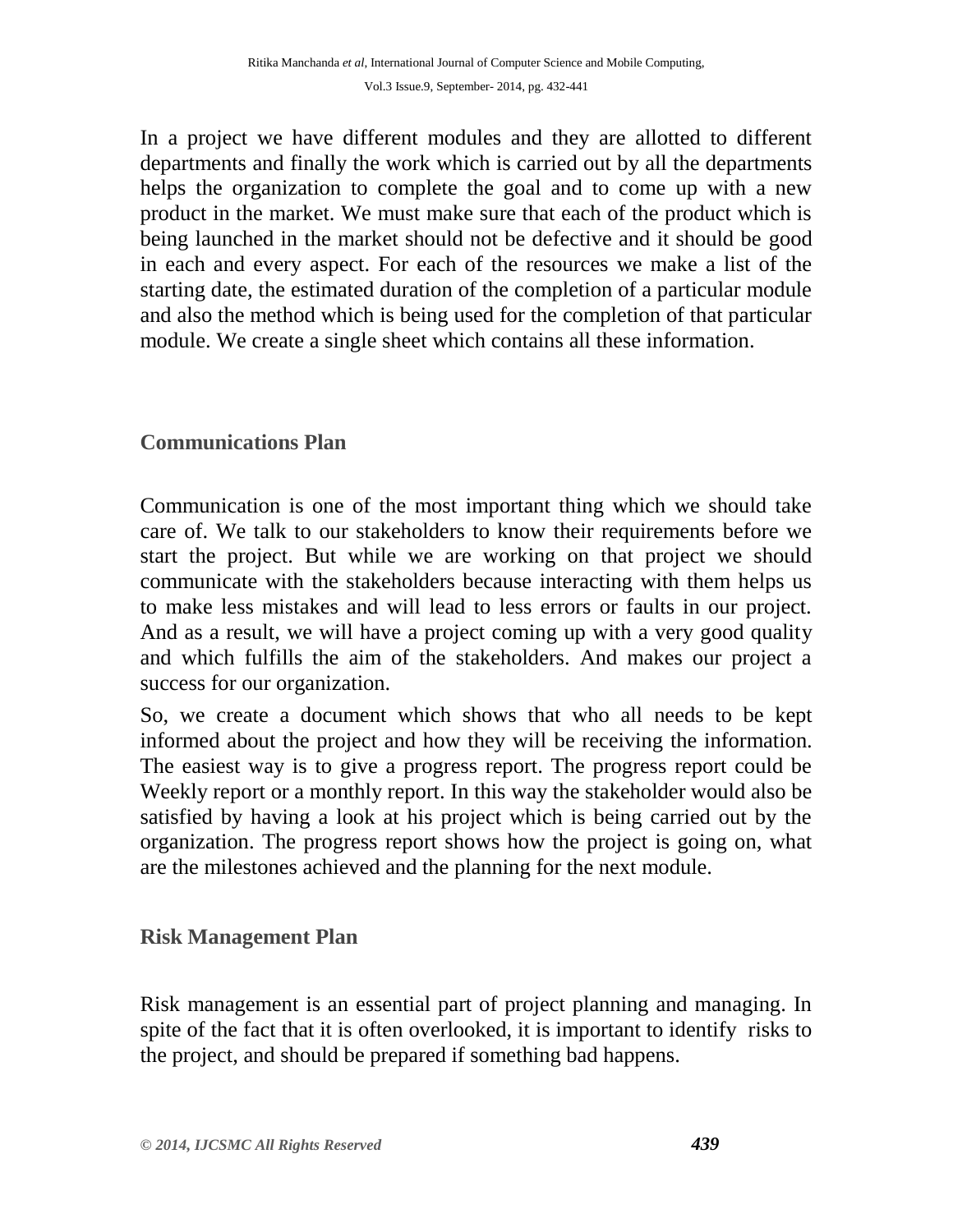Ritika Manchanda *et al*, International Journal of Computer Science and Mobile Computing,

Vol.3 Issue.9, September- 2014, pg. 432-441



Some examples of common project risks which could occur:

- Time and cost estimates.
- Customer feedback cycle is slow.
- Unexpected budget cuts.
- Unclear roles
- Unclear responsibilities.
- Stakeholder input is not clear, or their needs are not properly understood by the project manager.
- The changing requirements by the Stakeholders after the project has been started.
- Addition of new requirements by the Stakeholders after the project has started.
- Poor communication which results in misunderstandings, rework and quality problems.
- Lack of resource commitment.